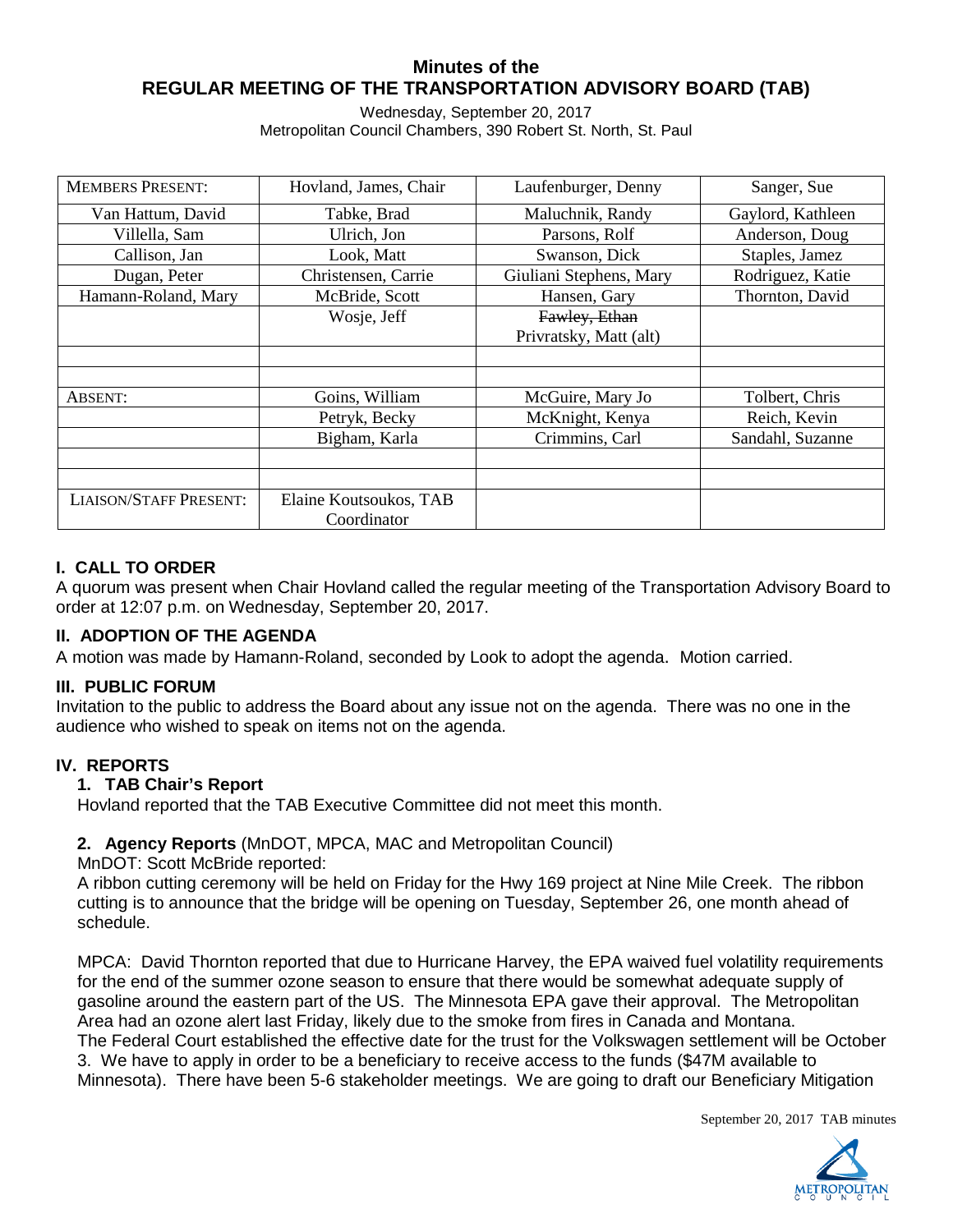Plan which generally outlines how we would recommend using the money. The recommendation should be out late fall/early winter. TAB is welcome to provide comments for the draft plan.

MAC: MAC representative Bridget Rief reported:

Bids on the parking ramp are to be awarded on Monday, this is the largest construction project ever awarded by MAC. She also stated that Phase II Concessions contract bid opening will be Monday. Hovland commented that MAC was part of a presentation that he saw, as part of a Twin Cities Journal presentation on development in the south metro area. The presentation included information about how MAC is re-investing into their facilities, and there was also information about new hotel construction that will be connected to Concourse C with its own TSA check-in.

Metropolitan Council: Katie Rodriguez – not present at time of report.

# **3. TAB Bylaws Committee**

Hamann-Roland reported that the committee will meet on 9/26 and plan to have a first reading to TAB at the October TAB meeting.

# **4. Technical Advisory Committee Meeting Report**

TAC Chair Steve Albrecht reported he has nothing to add other than what is on the agenda at TAB today.

# **V. CONSENT ITEMS**

Two revisions to the August 16, 2017 minutes were requested by Callison. Motion by Anderson, seconded by Callison and carried to approve revised minutes from the August 16, 2017 TAB meeting. The revisions will be shown as "track changes" on the minutes that are posted on the internet.

# **VI. ACTION ITEMS**

There were no action items on the agenda.

# **VII. INFORMATION AND DISCUSSION ITEMS**

1. DNR Trail Project – additional discussion

Metropolitan Transportation Services Manager Highway Planning & TAB/TAC Processes Steve Peterson presented this item, which gave additional information requested at last TAB meeting on project score recalculation, overprogramming levels, and options for the TAB to consider. This item was intended to be information at this meeting, with TAB giving direction to staff to prepare an action item for the next TAB meeting. After discussion, the following motion was made:

A motion was made by Privratsky, seconded by Hamann-Roland, to approve option 4a on the information item which is: to select the next trail project to add to the 2018-2021 TIP and direct staff to prepare an amendment to the 2018-2021 TIP. Motion passed.

2. Regional Solicitation Roadway Applications

September 20, 2017 TAB minutes Metropolitan Transportation Services Manager Highway Planning & TAB/TAC Processes Steve Peterson presented changes that are proposed in the Roadway categories of the Regional Solicitation. There was discussion about expansion versus reconstruction of a road. Comments regarding 2 to 3 lane (and all of the categories) will go back to staff and committees for more information, actions to come later. Sanger asked whether there has been any consideration to awarding points in the Regional Solicitation to projects that are most adaptable to Autonomous Vehicles. Peterson said some modeling is being done for the TPP, on two scenarios: 1) owned AVs, and 2) shared use AVs. There is also ongoing discussion about roadway system management (traffic signals, etc.) and how signal systems connect to AVs. Hovland suggested that the TAB start thinking about perhaps including this type of technology in the "unique projects" category, or create a category, to set aside money in future TIP years for future